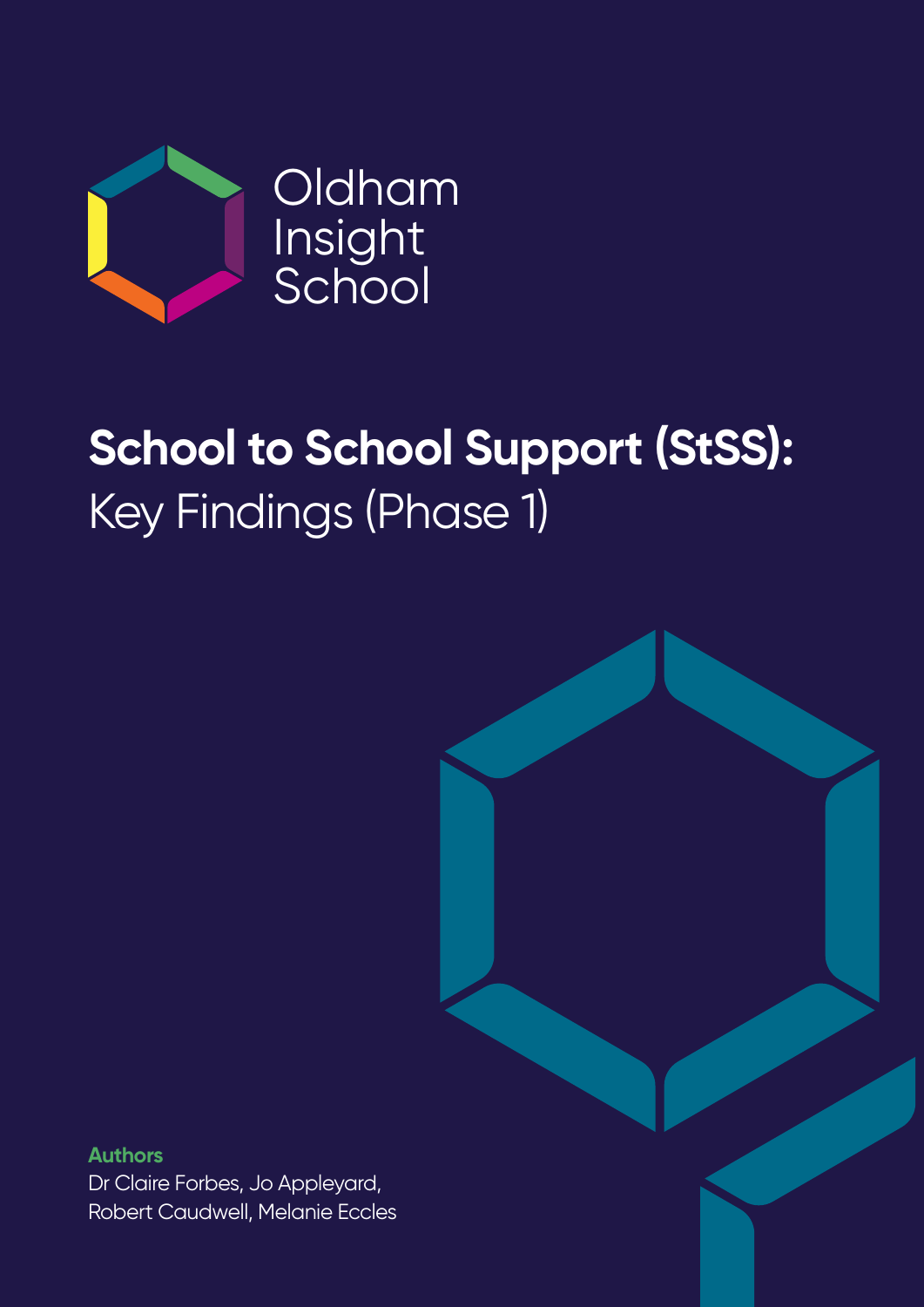

• All recipients reported positive impacts on school-level data and/or Ofsted reporting as a result of being involved in the programme. This suggests that overall StSS has had considerable and positive effect.

**Key question:** How can system leaders / the commissioning body broaden its success criteria and/or progress measures to capture both qualitative outcomes and quantitative

• Alongside these quantitative improvements, a number of recipients reported other positive impact and outcomes that could not be easily measured or reported.

outcomes?







- Most StSS partnerships used attainment/Ofsted data to frame the initial creation of 'Action Plans'. However, a number of partnerships found that these documents were not effective tools for monitoring impact once these plans were being implemented.
- **Key question:** In what ways can planning processes be altered to ensure that the monitoring documentation produced remains useful and effective during implementation?
- There was little consistency across the 'Action Plans' sampled for this Phase 1 Report, suggesting that there was a lack of shared understanding of the purpose and/or function of the planning process across partnerships.
- **Key question:** What form might a clear planning structure take? How might this structure be applied to a framework for delivery and reporting?
- Many StSS recipients found the planning stage an uncomfortable, exposing or intimidating process. Despite this, it was, for most, also an ultimately positive experience as it allowed them to form deep, trusting relationships with their provider.
- **Key question:** How can the planning process enable an environment where the recipient and provider can more easily establish the trust needed to have challenging conversations? To what extent might wider stakeholders contribute valuably to the planning process?

### **Intent Implementation Intent Impact**

- Where providers and recipients had pre-existing connections, it was easier to form trusting partnerships. However, even where there was no original relationship, partnerships could flourish when the provider was positioned as a 'coach', 'facilitator' or 'critical friend' and the ownership of the process was left in the hands of the recipient.
- **Key question:** How might providers empower recipients within the process of improvement? How might these relationships be enabled within the implementation stages?
- A number of recipients reported feelings of 'being done to', either in relation to the provider or to the system leaders more broadly. This was often attributed to a lack of transparency around the selection and matching processes
- **Key question:** How might system leaders / the commissioning body be more open in their ways of working? How might they develop ways of including and capturing the voices of the receiving schools when shaping what StSS is, and how it should be implemented in situ?
- A distributed leadership model seemed the most effective way of working, enabling relationships to form holistically and reducing the focus on power or ownership.
- **Key question:** To what extent might all relevant stakeholders be involved meaningfully and equally in planning, implementation and evaluation processes? What processes or structures might be put in place to facilitate this?



- 
- 

**We need to remember that 'impact' is not always standards driven and this can take time to see.** 

**Recipient**

**…schools come down to relationships; the LA comes down to relationships. The impact of school to school support comes down to relationships.**

**Provider**

**The best support programmes are based on good relationships - it is vital to build relationships, take a positive approach, build partnerships and capacity.** 

**Provider**

# **Summary and Key Questions**

**School to School Support (StSS):** Key Findings (Phase 1)

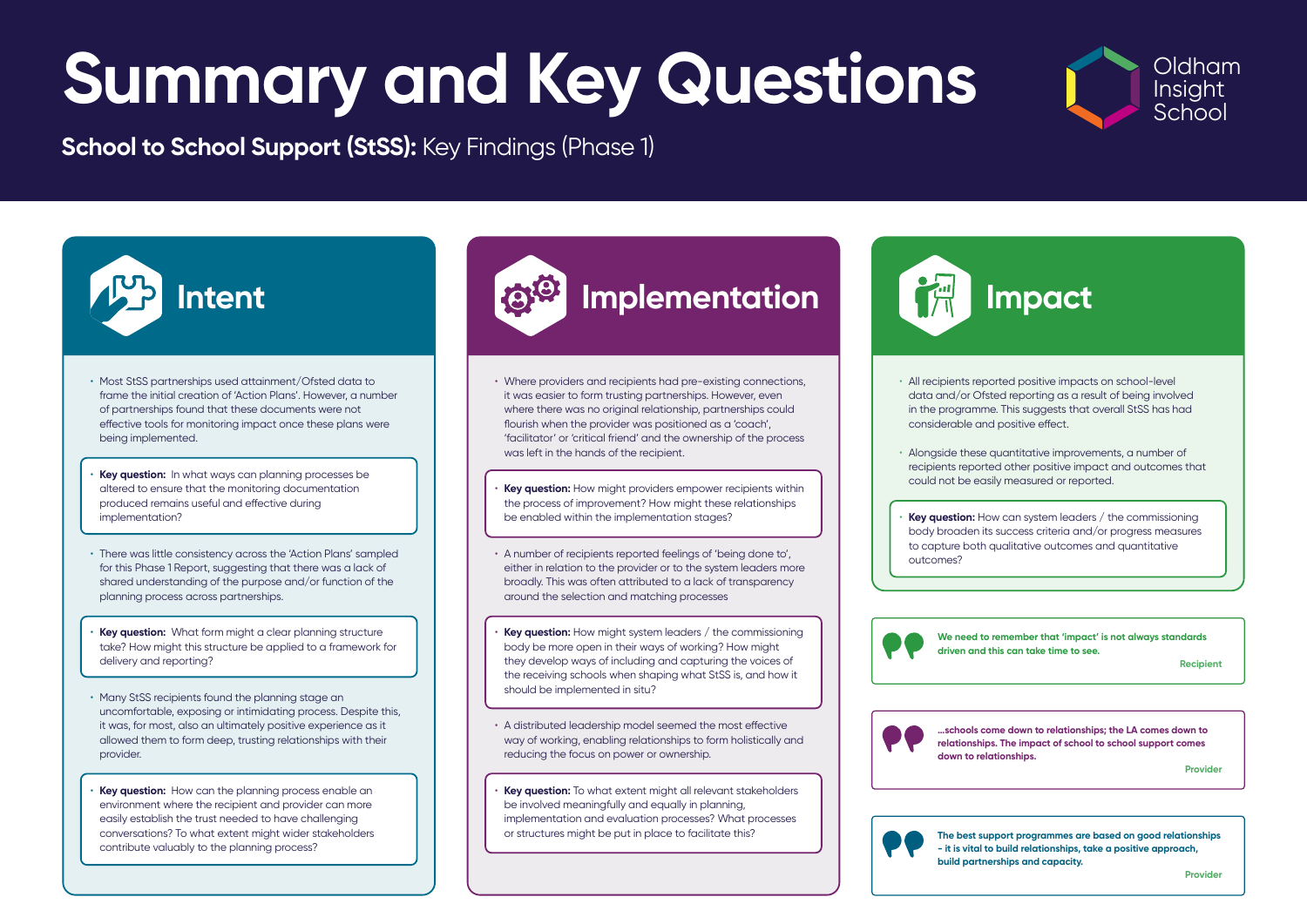## **An Overview of the StSS 1 Initiative in Oldham**



**Although Oldham Local Authority (LA) is responsible for school improvement in line with its statutory duty, Borough-wide school improvement, both strategically and operationally, has been overseen in recent years by the Oldham Education Partnership (OEP). Nonetheless, with Key Stage 2 attainment and progress falling well below the national average in Oldham, school improvement has been a key focus of the Oldham Opportunity Area (OA).**

Particularly, the Oldham OA sought an intervention that might support those schools understood to be 'most in need'. A model of 'school to school' support was therefore funded and developed as a potentially sustainable (selfimproving) means of providing intensive peer support for particular schools.

In summer 2017, the OEP identified an initial cohort of 10 schools (later expanded) that might benefit from an StSS programme, drawing upon their own local knowledge of schools and academies that the OEP had gathered through self-review, as well as baseline and predicted data for each school. These schools (or 'recipients') were then paired with a commissioned 'provider', who would spend at least 5 days per month working in a supportive capacity with their partner school between January and July 2018 (30 days total), though this timeframe was more fluid and some StSS partnerships worked together for up to a year or more.

The provider's objective was to support their partner school in ways that might raise outcomes for pupils, quality of teaching and learning and/or leadership. Their first task was to create an Action Plan with the receiving school, drawing upon the school's Self-Evaluation Form, School Improvement Plan, published and current data, as well as a broad dialogue between provider and recipient (including governors). The delivery of this Action Plan was largely left open to be developed between provider and recipient reflexively, though there was a monitoring protocol in place between OA and the provider.

It is important to note here the complex relationship between the OA, OEP and the LA in Oldham. StSS is an OA intervention. Although the OEP had previously had a role in overseeing school improvement in Oldham and were instrumental in identifying recipients and providers in the early days of the StSS programme, it was in fact

the Oldham OA (rather than the OEP) who initiated and developed these partnerships, as well as monitored their delivery and effectiveness. Throughout this study, participants refer to the LA generally as the overarching body funding and overseeing StSS, though in actuality it seems that they are referring to the various responsibilities held by the LA, OEP and OA discretely. We have retained quotations in their original form and thus, have not altered the term LA where it has been used. However, we note the lack of clarity in participants' understandings of the LA, OA and OEP here and intend to explore this further in ensuing data collection.



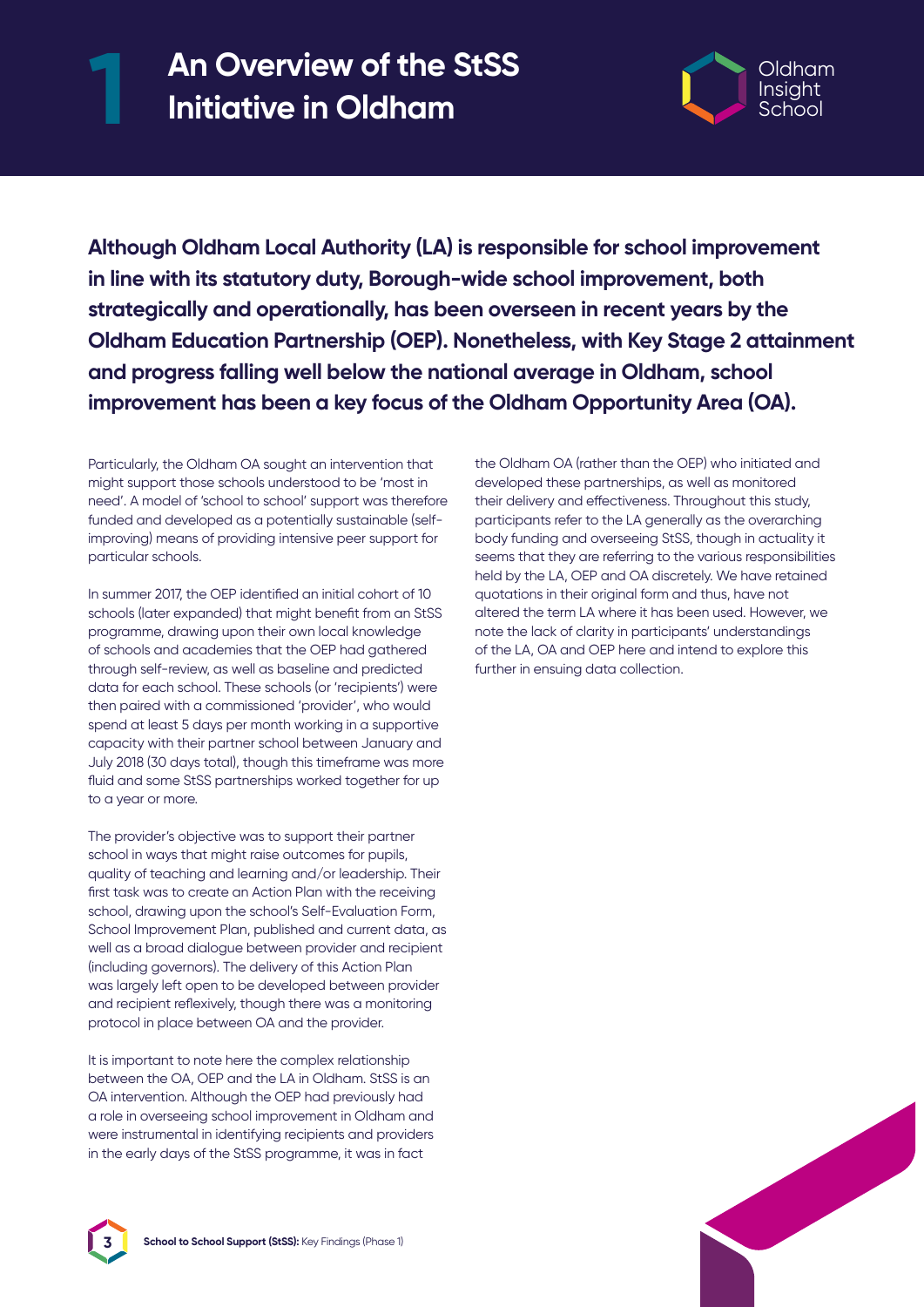### An Overview of this Study **An Overview of this Study 2**



As the following briefing will demonstrate, the Oldham OA StSS initiative has achieved much in terms of individual school improvement through collaborative partnership, which has in turn enabled and been sustained through the building of positive relationships and the sharing of good models of practice between schools. Specifically, schools receiving support have garnered some tangible improvements in school-level data and against accountability frameworks, as well as developing new and possibly more effective ways of working, all suggestive of StSS as a potentially significant school improvement approach. Yet, if StSS is to be sustained and even developed further within the Borough, there are a number of processes that may need to be refined, as well as some deeper questions of strategy and intent at a whole initiative level that now need to be explored. What is clear from this preliminary data collection exercise is that any future StSS must evolve in ways which will work effectively for all those involved: the LA, the OA and other system leaders, the Providing Schools (or provider) and the Receiving Schools (or recipient). This may mean a rethinking of the role of system leaders in this initiative, as well as problematizing the scope and scale of what is possible within the remit of StSS as a broad locality initiative.

This research briefing summarises findings from the first phase of an evaluation of the StSS initiative within Oldham OA, and sets out some key areas that will need further exploration in Phase 2. This first phase of the evaluation aimed to scope out the broad experiences of ten 'School to School' partnerships, which would give a generalised overview of key aspects of implementation, as well as possible impact. These findings will now be used to inform the second phase of data collection to enable a deeper dive into some of these key themes in the creation of rich case studies, as well as to explore sustainability and future development more broadly.

The findings reported in this briefing are based principally on twenty semi-structured interviews with ten 'providers' and ten 'recipients' of support. These interview transcripts were then supplemented by a broad documentary analysis of the Action Plans created by these partnerships. Interviews were conducted from September to November 2019 by Jo Appleyard, Robert Caudwell and Melanie Eccles from the Oldham Insight School.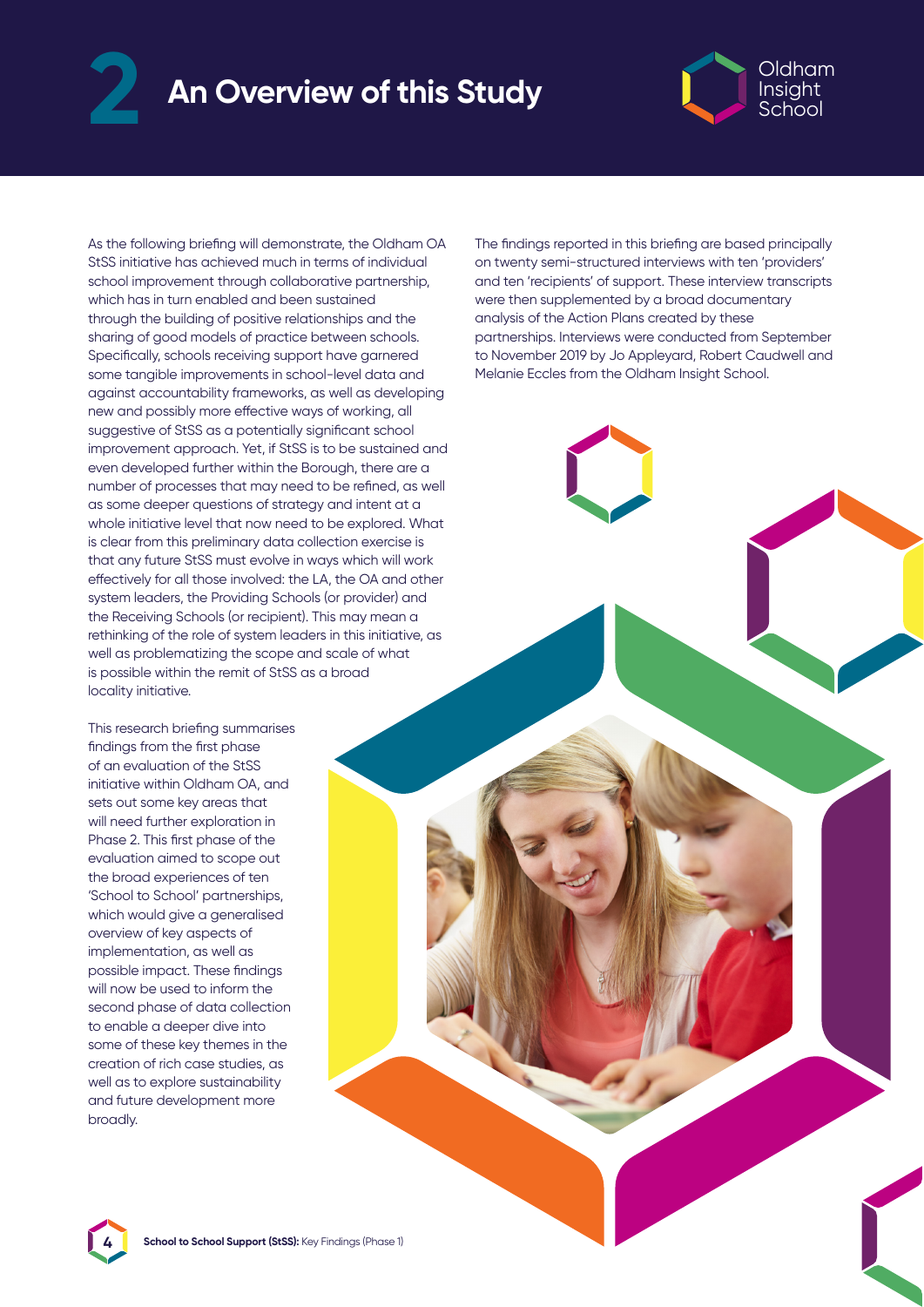



**Reflecting on StSS in the ten settings sampled for Phase One of this evaluation, there are a number of key themes that have emerged across the interviews. These can be grouped under three broad thematic headings: Intent, Implementation and Impact and each will be briefly unpacked below.**

#### **3.1 Intent**

#### **Attainment / Ofsted data used to set priorities**

All participants describe the StSS planning process as data-driven, being specifically informed by school-level attainment/contextual data and Ofsted inspection data, to set outcomes and priorities. This is perhaps unsurprising, given that school-level/Ofsted data were used by the OEP to identify schools that might benefit from the programme, as laid out in the initial service specification. Accordingly, most schools aligned their Action Plan with their School Improvement Plan from the outset. Upon moving into the delivery phase, however, most partnerships began to revise their Action Plans on the ground, so as to reflect the evolving needs of the school and any emergent issues and/or trends.

#### **Qualitative data emerges through the process**

Although some schools did engage in qualitative activity when designing outcomes – these included learning walks, pupil voice and peer review – for most, this more qualitative evidence began to emerge more holistically through the 'delivery' of their Action Plan and subsequent engagement with wider stakeholders including teachers, parents and pupils:



**I would say that [we looked] primarily at data and secondarily we were picking up a lot around the curriculum and the planning and the staff expertise.**

**Recipient**

As this picture evolved, some schools felt that their Action Plan was no longer fit for purpose with some developing bespoke frameworks with which to monitor progress against criteria defined in the Action Plan. Some opted for a logic model template or what one recipient refers to as a 'strategy overview document' bespoke for the school context in question, though the time it took to develop these new tracking documents was felt by some to be onerous. While it appeared that the Action Planning framework had some utility in the earliest stages of the project, it did not appear to function as an effective monitoring document once activity was 'en route' – particularly where softer, more qualitative data began to emerge – suggesting a possible lack of rigorous piloting of these 'tools' to ensure that planning and monitoring processes complemented one another.

#### **Planning process: difficult but necessary**

The process of planning was far from 'comfortable' for any of the partnerships involved in the study and involved a difficult, oftentimes critical, dialogue around school-level data, the recipient's School Improvement Plan, and more general priorities. One provider described this process as a 'steep hill to climb' and it is clear across interviews that this deep dive into the nitty gritty of one's school with an outsider could feel professionally exposing, described by one recipient as 'intimidating'. Nonetheless, this process was consistently identified as valuable, positive and even 'exceptional' by one recipient, in enabling the beginnings of strong relationships, commitment, trust and mutuality between providers and recipients. Perhaps most crucially, some participants even highlight a sense of relief at being able to unburden themselves of professional anxieties and dilemmas to a sympathetic professional colleague, whose remit was to provide often much desired support. A key strength of StSS in the sampled school settings therefore appears to be the way that planning processes enable reflective yet critical conversations, as well as a space to listen and to be listened to.

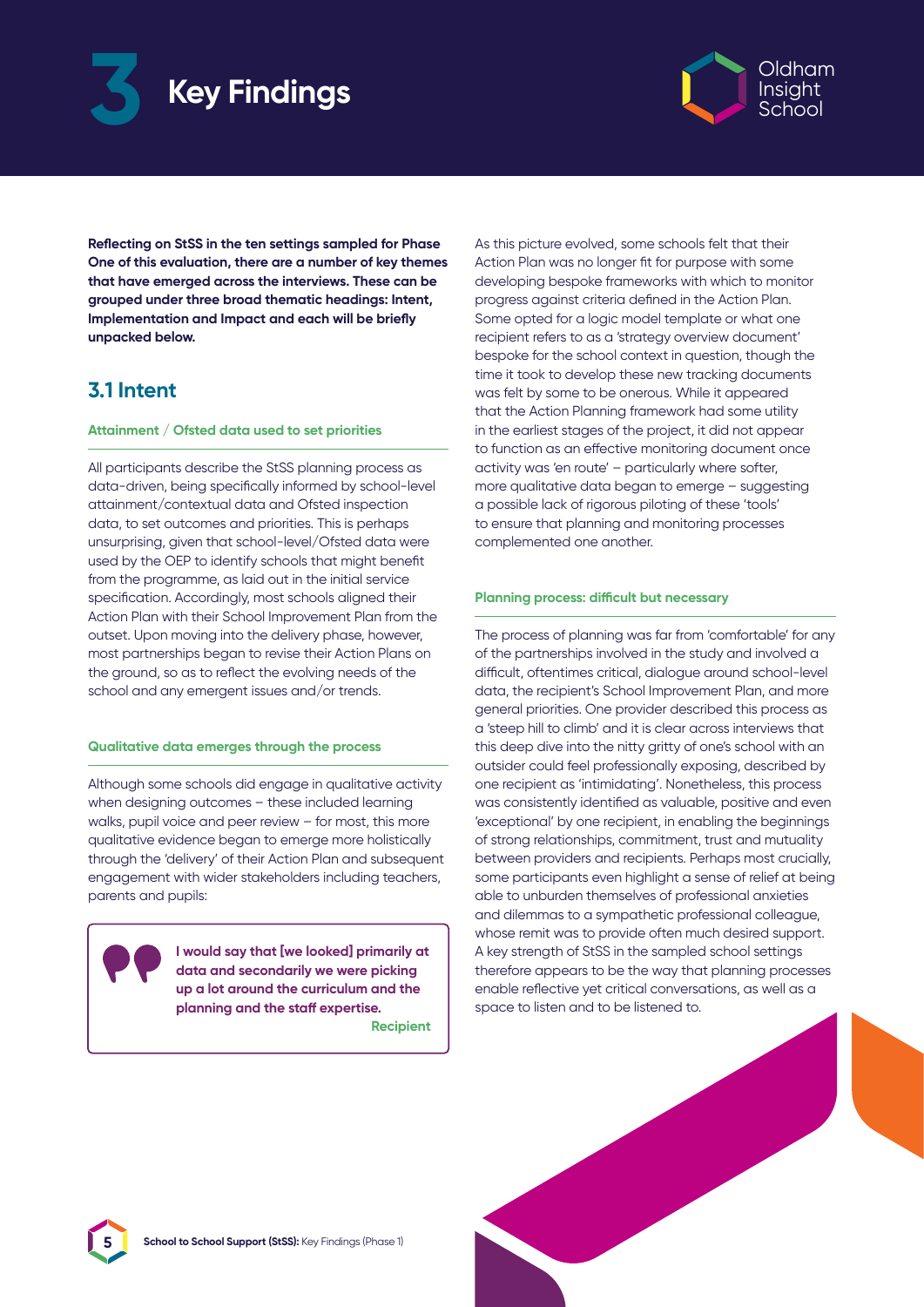



#### **Inconsistencies in planning across/between partnerships**

Despite the perceived value of the planning process in enabling dialogue and setting priorities, a documentary analysis of the Action Plans themselves (from across the sample) reveal inconsistencies in the level of detail and rationale in these documents, which may in turn suggest a lack of shared understanding from partnership to partnership. For example, in some Action Plans 'teaching, learning and assessment' are bundled together to form one strand of action, whereas in others these are separated out and accorded an individual and multistrand focus. A further issue is a lack of consistency in mapping out objectives, actions and outcomes as separate but interconnected strands. If StSS is understood solely as an in-school intervention then this level of consistency might not be an issue in and of itself, though it makes a broad evaluation at whole initiative level more difficult. However, if StSS is understood as a Borough-wide approach to school improvement, then a deeper scrutiny of the planning phase and how data (both qualitative and quantitative) might be used to inform robust outcomes monitoring in a consistent, crossinitiative manner will be required in Phase Two.

#### **3.2 Implementation**

**Forming Partnerships: The Provider as a Facilitator and Connector**

> **The best support programmes are based on good relationships - it is vital to build relationships, take a positive approach, build partnerships and capacity.**

> > **Provider**

The process of building positive, mutually beneficial and reciprocal relationships was felt to be smoother, where providers and recipients had some sort of pre-existing relationship prior to being 'matched' in an StSS package, no matter how loose this might be:

**It's worked really, really well with [the provider], because I know him. We have a good working relationship, through coaching and mentoring and so on. So it seems like a really sensible fit for [him] to do this work.**

**Recipient**

Often, a pre-existing relationship seemed to suggest a shared understanding between provider and recipient. Furthermore, it was clear that the most fruitful partnerships were structured from the outset in ways that positioned the provider as a 'coach', 'facilitator' or 'critical friend', but where ultimate decision-making and ownership of the delivery was left in the hands of the receiving school. Partnerships that embodied this model reported high levels of trust and support between provider and recipient, where deep, mutually beneficial relationships were forged:



**The partnership review was quite pivotal, it was quite robust and it was very uncomfortable …It was kind of around the outcomes that were thrown up… I was really upset by it and took it very personally at the time, but it was nothing I didn't know and hadn't raised. So that's where you have to put your ego to one side, don't you? …What has helped is, [the provider and my] prior working relationship. So we can be very open and very frank with each other. [The provider] and I drafted [the action plan] together and he was part of the review, he was the secondary head teacher represented on the review. So based on all that and on his prior knowledge it helped us to crystalize what was needed and what the really key, urgent priorities were.**

**Recipient**

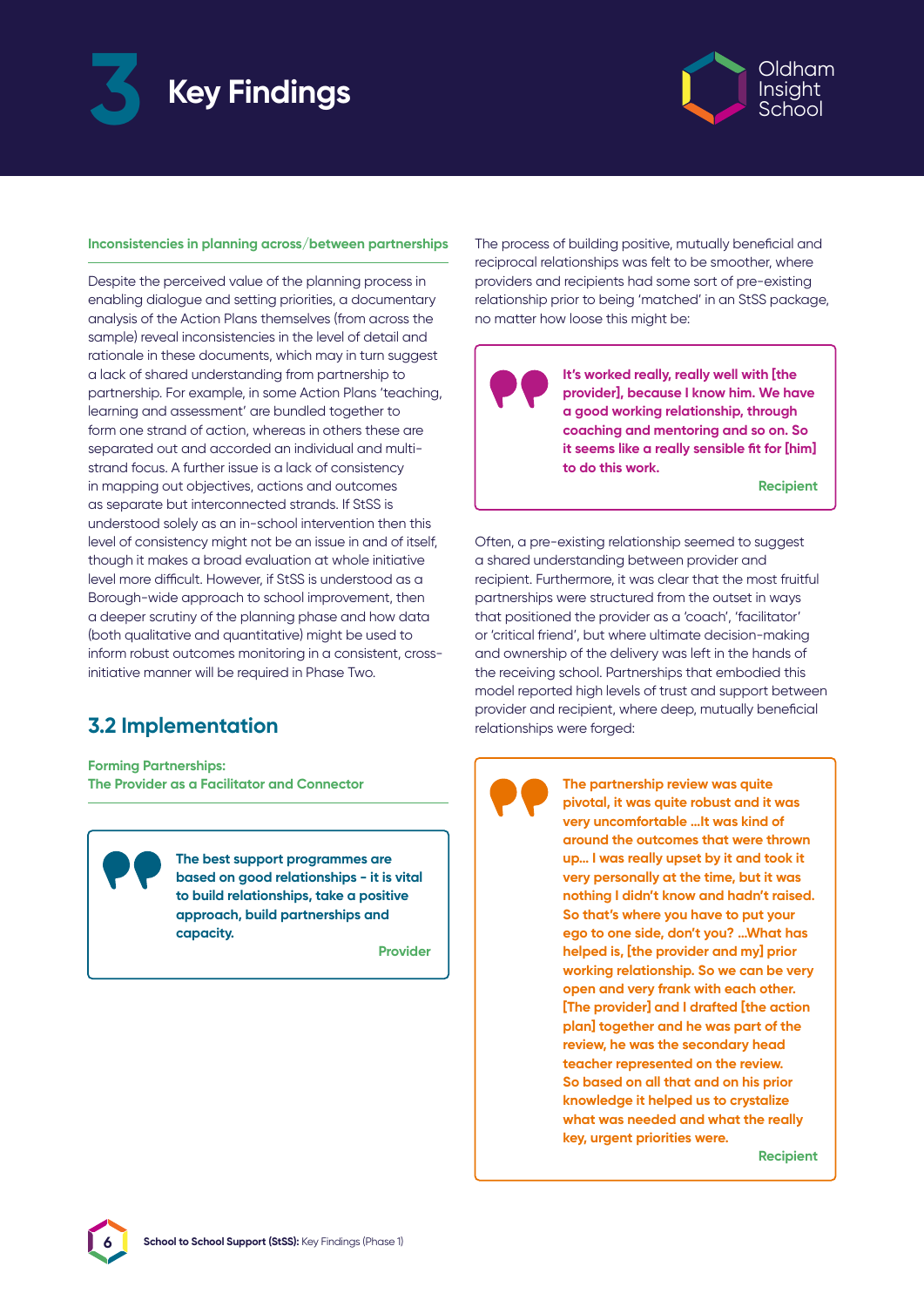



#### **Distributed Leadership**

Most providers felt that the successful StSS partnerships were structured in a way that enabled the receiving Headteacher to delegate the delivery of the Action Plan, so as to navigate the operational and strategic needs of the school effectively. A perceived strength of this approach was that it allowed other members of staff to grow into the process and drive change / development accordingly:

**Initially the deputy head was going to take on the curriculum planning, but it became quite evident that his strengths lay elsewhere. Whereas the new assistant head had come up through the ranks here - so it was considered a better fit for her to take on that role and it was a great decision. So that's when the plan kind of evolved and developed. You had someone in mind but then realised that [we should] go another way with that.**

**Recipient**

Most often key staff in receiving schools sat within the Senior Leadership Team ( SLT) but in some cases, included middle leaders that the partnership felt were 'best placed' to support a strand of work – such as designated Maths Lead or SENCO. In some schools, key staff emerged through the process and thus, were not necessarily identified discretely at the start. Some providers also followed a distributed leadership model in their support of the school in question, by linking the Headteacher and SLT into a wider network of educational colleagues who might advise on specific strands. Although this may need to be explored more fully in Phase Two, it seemed using a distributed model in terms of providing or receiving support was a vital component in removing tensions around ownership, power and control. Indeed, those partnerships that worked in this way appeared to build much firmer relationships based on a collective and shared purpose.

#### **Feelings of being 'done to'**

Some partnerships did not report such trusting, cooperative relationships and where this was the case, the notion of the recipient feeling as though they were being, 'done to' by a dominant provider was a repeated theme, often underpinned by a sense that the provider did not fully 'understand' their school or their context:



**The Plan was sustainable but the partnership wasn't - the school and provider were too different.** 

**Recipient**

For those receiving schools that report a more negative relationship with their provider, they also report a more disparate relationship with the LA (understood broadly) and their ways of working. Repeatedly, the notion of a lack of transparency in terms of 'matching' criteria was expressed:



**There was a lack of clarity and transparency between us.**

**Provider**

**It wasn't clear why the particular provider was selected. There was a lack of transparency and the process felt disjointed.**

**Recipient**

Within these more negative narratives, there is a clear desire for the LA and systems leaders to be more open in their processes and practices, as well as include the voices of the receiving schools in shaping what StSS is and how it might be implemented. Yet, even where the experience of StSS had been difficult due to a less than positive relationship between provider and recipient, the process still seemed to yield positive change. One provider suggests that despite a fraught relationship between themselves and the receiving school, there was still 'slow, steady, thought-out change… the process was effective but difficult'. For all recipients included in this sample, the change processes developed and delivered, despite inconsistencies in approach and understandings, were positive, even if the relationship underpinning the partnership itself was not.

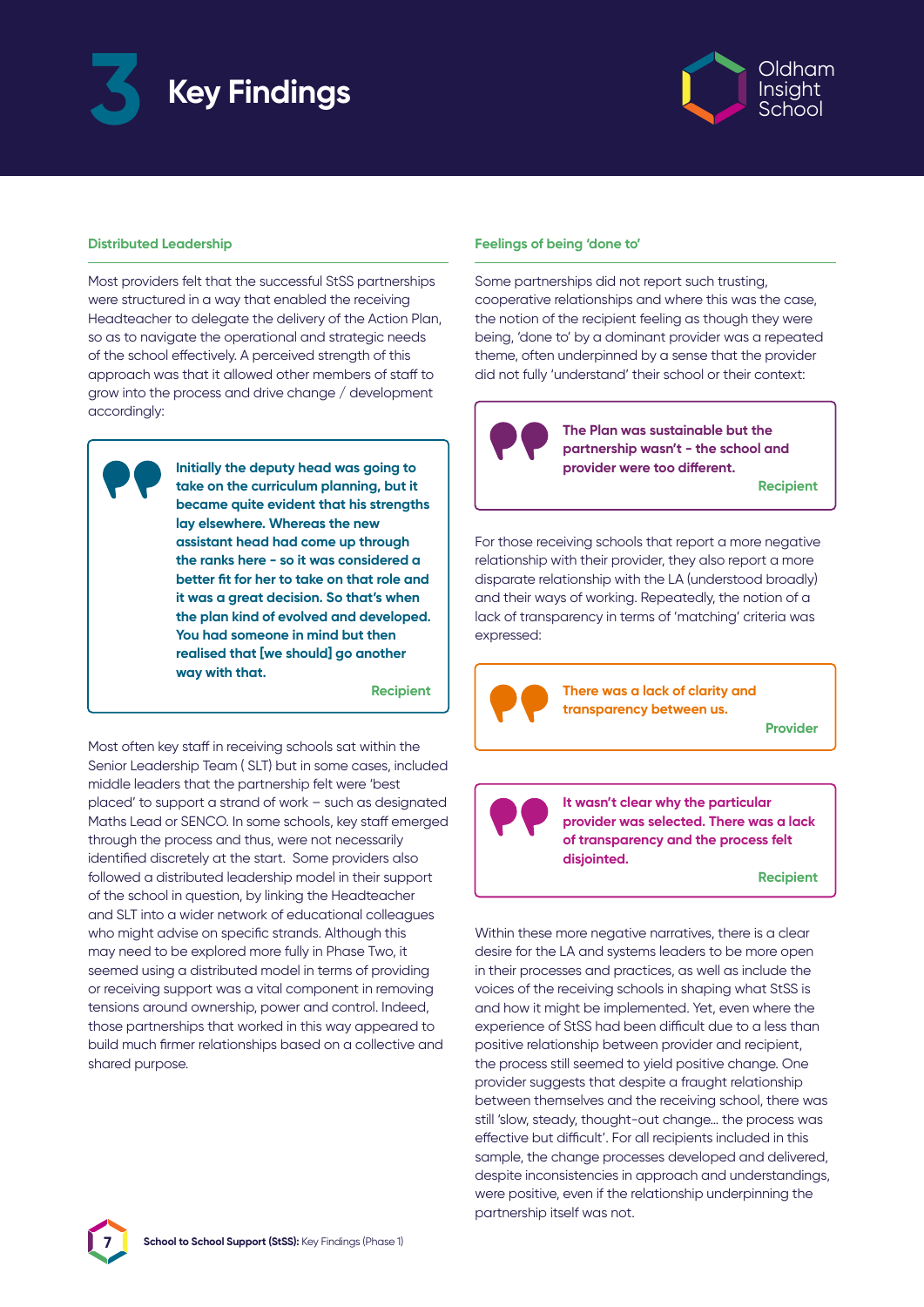



#### **Inconsistent experiences with the LA (used as a catch-all term for OA, OEP and LA)**

Most participants described the role of system leaders within the StSS process as 'hands off'. For many, this was seen as a positive attribute, by placing ownership for the project with the partnership, though there was nonetheless a pervading sense of accountability to the funder, which participants tend to refer to as the LA (rather than the OA):

**[Contact with the LA was] fairly limited, sort of hands off, but knowing that the money's coming via the LA from the OA. And that there was a sense of accountability to them by us and on the school as well. It felt an appropriate [level of involvement], I'm not saying this in a critical way at all, I wouldn't have wanted them anymore on it really, because they've commissioned us to do it, they've approved a deployment, an action plan we've put in place, they've done some checking on route where appropriate.** 

**Provider**

For many, this 'hands off' model was clear evidence of an established and mutually trusting relationship between the partnerships and system leaders:

> **So, I felt that the LA's relationship was strong. Again, I'd probably say to you that if I was completely honest, part of that is because we know each other, we trust each other and we've worked well together for the past three years.**

**Provider**

However, for some schools and particularly those who had not had a pre-existing relationship with their provider, or indeed had experienced the feeling of being 'done to', as outlined above, their perceptions of this 'hands off' approach was less positive. Again, a lack of transparency as regards system processes was a key theme for these schools, underpinned by a lack of trust and mutuality between the receiving school and what they understand to be the LA:





**The LA is too heavily reliant on outcomes and Ofsted categories, they need to KNOW their schools as well. This would definitely help to broker the correct support packages within trusted relationships.** 

**Recipient**

**The LA provided support but not what was needed. They should have looked at what was in place and expanded that.**

**Recipient**



**LA provided the money, that was it… Roles and responsibilities need to be defined more clearly.**

**Recipient**

It is clear that strong relationships, transparency and trust are key attributes to a successful StSS partnership, across all stakeholders involved, including system leaders (what participants refer to as the LA):



**…schools come down to relationships; the LA comes down to relationships. The impact of school to school support comes down to relationships.**

**Provider**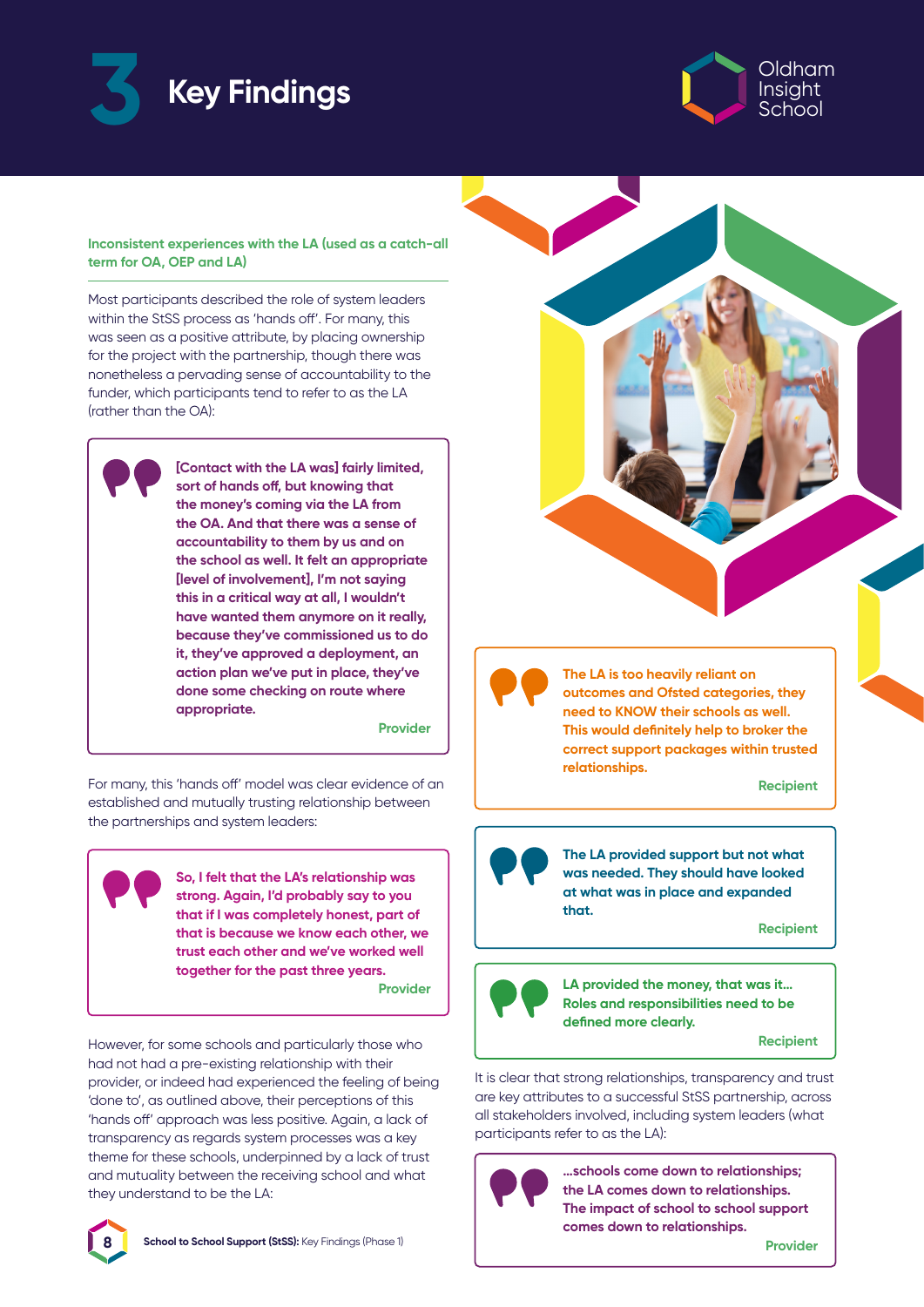



It is possible that for some recipients, the current StSS model needed to include more structured LA/OA/ OEP support, as well as clear channels to access this as necessary. Although monitoring visits and reporting mechanisms between provider and OA were outlined in the initial service specification, it may be that reflective monitoring tools might have been usefully drawn upon with receiving schools also, as a light-touch means of the OA having a full overview of all StSS activity and knowing where / when more support may be required. Part of this might be for the OA to be more 'visible' to receiving schools throughout the process (and particularly so for those schools with previously unknown providers), as well as for the OA and other system leaders involved to seek to embrace a more overtly positive, facilitative and even celebratory role in sharing StSS successes more meaningfully with recipients and providers:

> **LA officials need to visit the school, for relationship building and even praise at times. It would make a massive difference for the schools to be known and recognised.**

> > **Recipient**

#### **3.3 Impact:**

#### **Positive Outcomes in Data Tracking**

All receiving schools included in the Phase One sample reported positive impact on school-level data and/ or Ofsted reporting at the end of the programme with one receiving school receiving a 'Good and Improving' Ofsted judgement, for example. All participants felt that data was being 'used' better at school-level as a result of the initiative encouraging them to analyse and then triangulate different data-sets, before feeding these insights back into practice. With school-level data being the driver for a school's inclusion in this programme, these improvements suggest that overall StSS has had a considerable and positive effect on the receiving schools involved, as reflected in the following comment:



**9**

**These are real 'pinch-me' times…To have benefited from what has been offered within the OA has been quite the eye-opener in the best possible way.** Recipient

#### **A Shift in Mind-set: Confidence, Belief and Pride**

One school mentioned that the project had resulted in 'forward momentum' in terms of development, driven by a shift in mind-set across school staff: 'we think differently'. There also appeared to be an increase in confidence, belief and assurance across school leaders within receiving schools, where StSS partnerships had been a positive experience. For example, one receiving school specifically mentions an increase in pride among pupils:



**There has been progress in data but more importantly a massive increase in behaviour and attitudes of the pupils. They are proud of their school and community.** 

**Recipient** 

Another receiving school comments on parental voice:

**…parents of children with additional needs (SEND) stated they were happier with the provision in place now and the improved systems and procedures. They could see the impact these were having on their children.**

**Recipient** 

There was a pervading sense throughout the interviews, however, that some of the most positive impacts could not be measured or reported neatly to the OA and there was no real mechanism by which to disseminate any qualitative gains, linking back to previously highlighted issues in monitoring processes. At the heart of this there appeared to be a tension in that participants felt that system leaders were only interested and driven by 'outcomes and Ofsted categories' and thus, took a narrow and short-termist view with regard to impact:



**We need to remember that 'impact' is not always standards driven and this can take time to see.** 

**Recipient**

Through the process of outcomes monitoring in whatever form this took, all school to school partners had identified further or ongoing activity, though it was not always clear how this might be funded and hence, to what extent it would take place.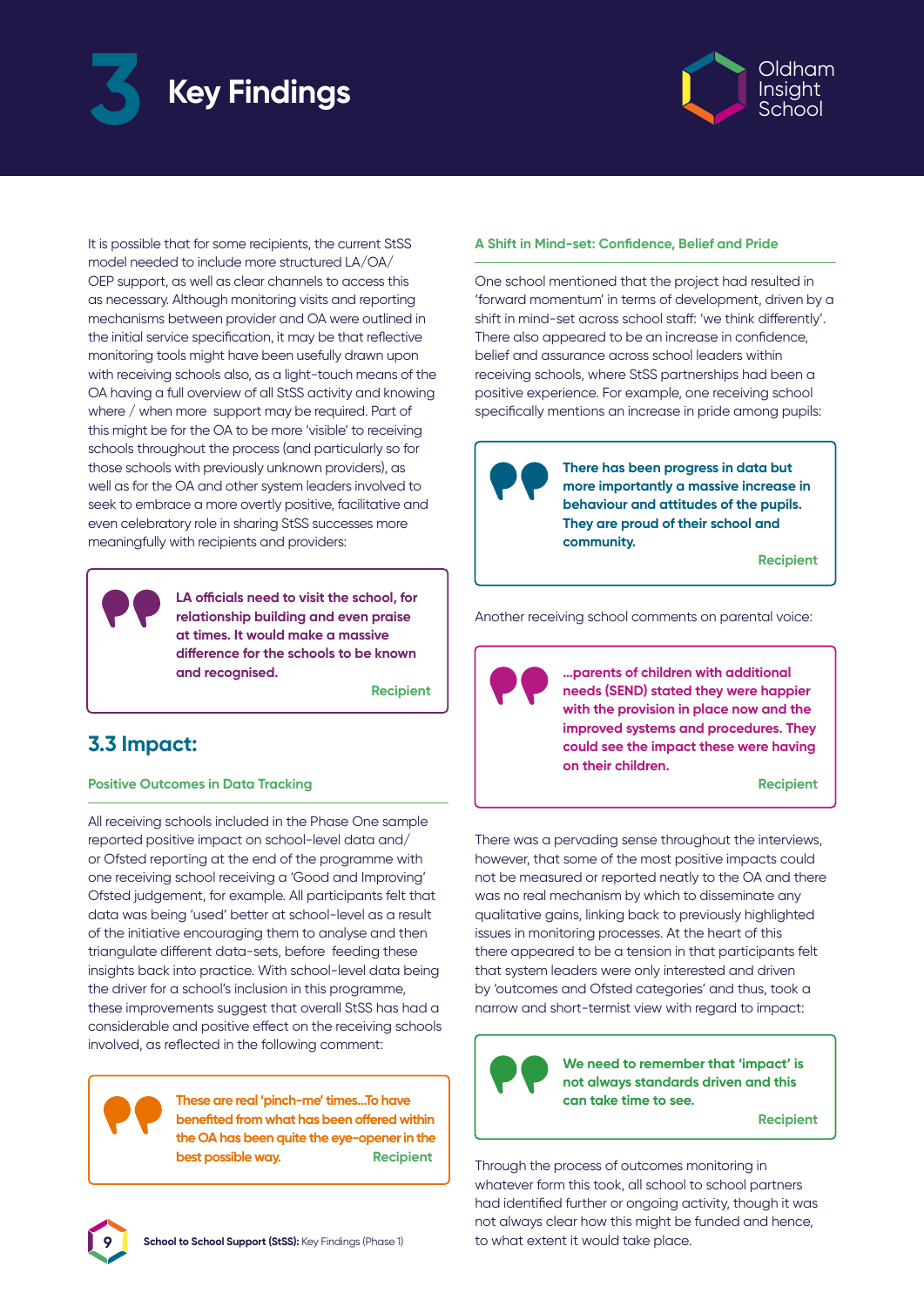## **A Critical Reflection 4 and Next Steps**



It is beyond the remit of the first phase of this study to track the specific impact and outcomes of StSS systematically across the Borough. Nonetheless, all participants that we spoke to within this sample of ten partnerships were positive about the benefits the initiative had brought, even where the process itself, and relationships within that, might have been difficult. In this respect, StSS appears to have yielded broadly positive outcomes in a relatively short time scale and there is much that can now be valuably built upon, as well as some critical questions to consider.

Reflecting on StSS to date, there appear to be a number of facilitating factors, which consistently appear across those partnerships who report positive experiences of the initiative. These include:

- **• A structured and critically reflective dialogue within the planning process;**
- **• Positive relationships built on trust, shared understanding and respect between the receiving school, provider and LA but where the receiving school ultimately has ownership of the activity;**
- **• A model of distributed leadership to enact the Action Plan operationally.**

This set of facilitating factors raises interesting and important questions about the potential for using StSS as both an in-school intervention and perhaps more broadly as a school improvement approach for the locality. The apparent success of StSS in (i) improving outcomes both quantitatively and qualitatively (though there was a tension in how to capture, report and disseminate more qualitative outcomes); (ii) building new and positive relationships; (iii) laying the foundations for future collaboration, suggests that its potential might be considerable. However, significantly greater challenges were encountered in partnerships where these facilitating factors were less apparent, and particularly where there was a perceived breakdown in relationship between any of the stakeholders. This particularly appeared to be the case where receiving schools felt there was a lack of transparency in brokerage, resulting in a sense that the partnership was less a collaboration and more an indirect take-over bid by a dominant provider. The OA can do much to mitigate this through the support and facilitation it can offer. However, to do so, it must ensure that its ways of working as a broker are transparent and that Project Leads have the time and space to cultivate positive, trusting and respectful relationships with all stakeholders.

There is a second set of critical questions around the sustainability of StSS and other initiatives of this kind across Oldham:

- **1.** Now that funding has ceased and the first wave of StSS has officially ended, the receiving schools' ability to generate new activity may be constrained. It was not clear from the interviews / Action Plans to what extent sustainability had been considered in the planning phase.
- **2.** If ways of sustaining funding are not communicated, partnerships might well dissipate, if not already. They might of course maintain some utility as an information exchange – and it would be useful to explore the value of this in Phase Two - though such arrangements may be difficult to sustain in and of themselves if they are not structured by some sort of broader accountability framework.
- **3.** It is possible that what might have been a potentially significant school improvement strategy is now reduced to largely uncoordinated activity(ies), which may in turn reduce the credibility of the initiative and any legacy it might have had.

Linking to the latter point, part of the next phase of this study (Phase 2) must be to explore to what extent StSS has built, and how it might continue to build, a rich legacy moving beyond the Oldham OA remit. In this way, we will use the second phase of this evaluation to critically consider questions of sustainability with a broader group of StSS partners, as well as potentially looking at what can be learned from schools working in partnership outside of the StSS banner and thus, without OA funding.

Furthermore, it is not clear how individual strands of activity in each StSS setting/partnership might add up to achieve the Borough-wide objective of broadly improving learner outcomes, across attainment and progress measures. Can we say that StSS has functioned effectively as a school improvement approach for the whole of Oldham to support improved outcomes for young people or as a short-term intervention put in place where school-level data gave systems leaders cause for concern? Determining the actual and potential scope and scale of what StSS was ultimately trying to achieve and for whom, as well as what might be possible, will be vital to deciding how it needs to develop and how the foundations established within this Phase One briefing are to be built upon.

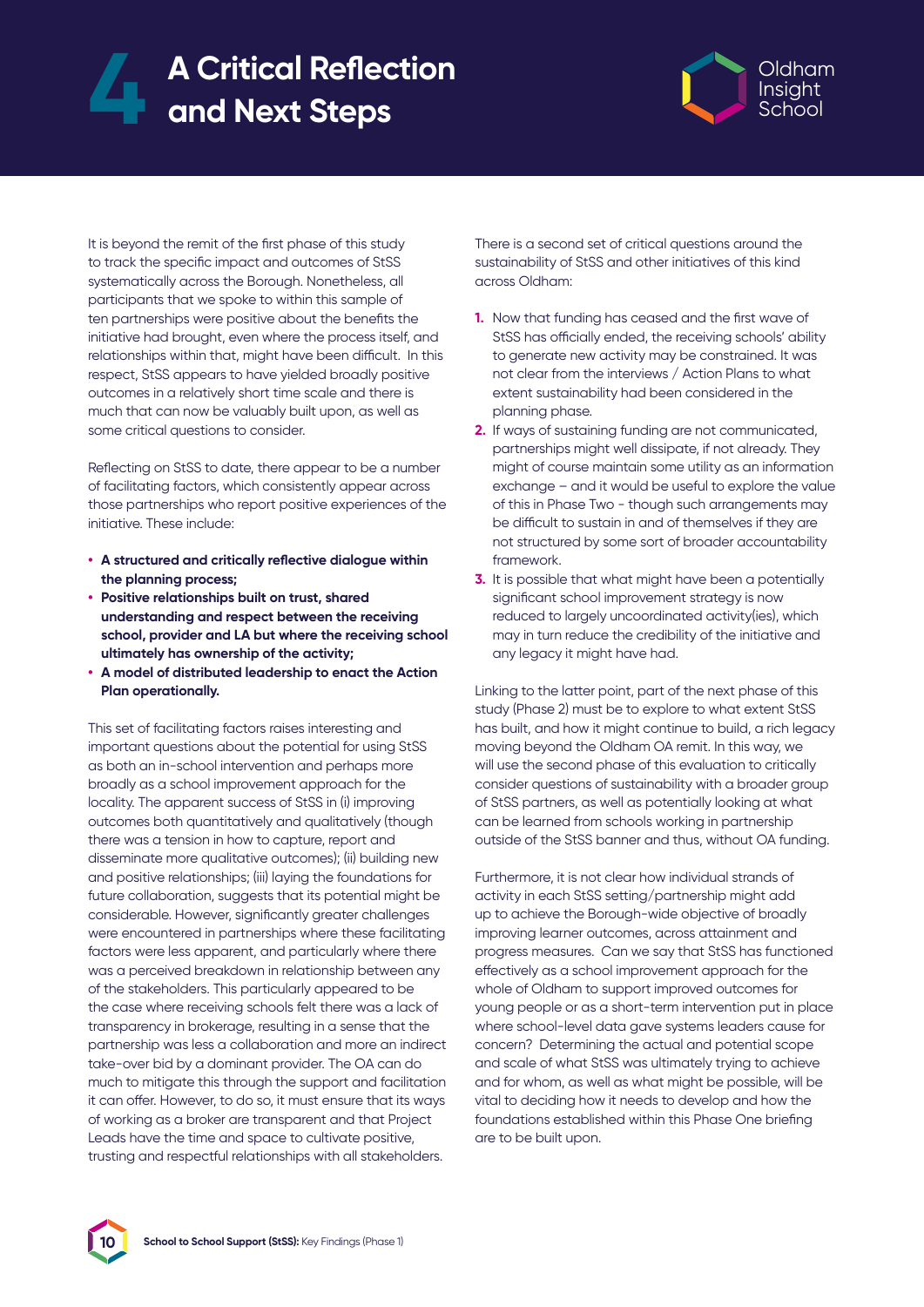



#### **Key lines of Enquiry include:**

#### **What can be learnt from individual partnerships?**

To respond to this, we will take a deeper dive into particular themes raised in this initial phase to create a rich case study of 10 StSS partnerships. In each setting sampled, key foci will be the rationale for the Action Plan, mapping individual school-level data across the StSS timeframe, and monitoring/evaluation processes. Within this, we will draw up 'spotlights' on particular processes and/or activities in order to describe the activity, analyse its implementation and evaluate its efficacy. We will also explore questions of sustainability and how the partnership planned for that (or not) and what this might mean for impact, as well as questions of the StSS initiative's potential as a quick-win intervention or as a deeper, more holistic and embedded locality approach.

It is important to note here that within this line of enquiry, we will accord a particular emphasis to surfacing the providers' perspectives much more deeply. Despite interviewing 10 providers within this first phase, our overarching focus on implementation in receiving schools has resulted in a largely descriptive and practical account of delivery, which has potentially constrained our ability to capture providers' perceptions and experiences of StSS in a deep, nuanced manner. This clear limitation in our design of the research instruments will be addressed in Phase 2; we will spend time re-designing interview schedules, as well as piloting data collection tools thoroughly, to ensure the providers' voice is surfaced much more effectively.

**What can be learnt from considering StSS at whole initiative level?**

Here we will consider two crucial questions:

**How to perpetuate a self-developing and self-sustaining system?** We know that Oldham has some history of independent partnership-working between schools and it would be interesting to explore these as a point of comparison to partnerships formed through StSS.

**Is the StSS an intervention or approach, or both?**

In thinking through how StSS might develop in future, we intend to scope out the theory of change that underpins StSS at a whole initiative level, and how this might intersect with and relate to individual school change processes and outcomes?





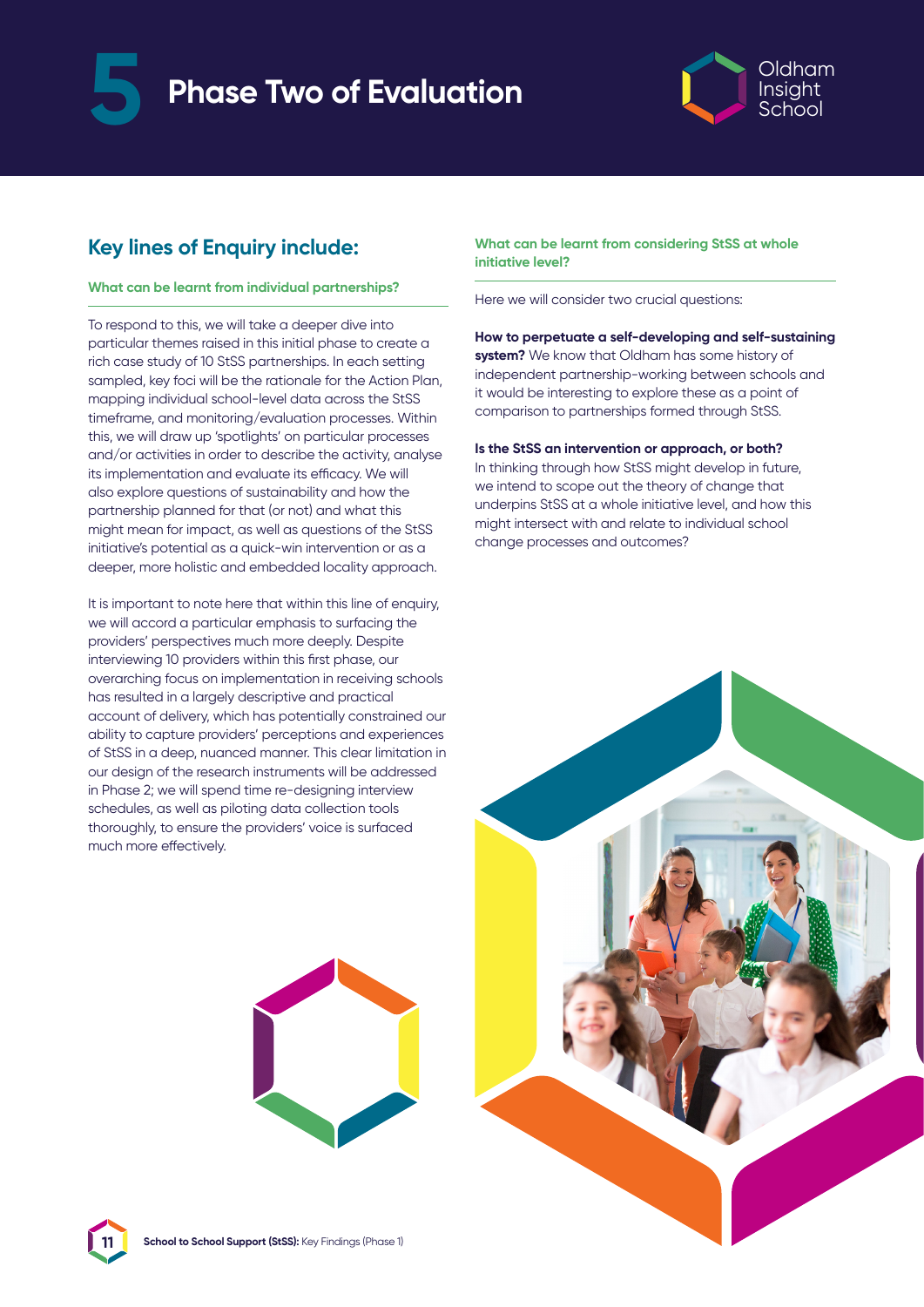



**As this short briefing demonstrates, StSS has achieved a considerable amount in particular schools in a short time scale, creating strong foundations for future possibilities. It seems reasonable to suggest that if StSS - and similar models in other localities - could be sustained, monitored and developed strategically over time, then it has much wider potential as a broad educational approach to improve outcomes and Phase Two of this evaluation will explore this further.**